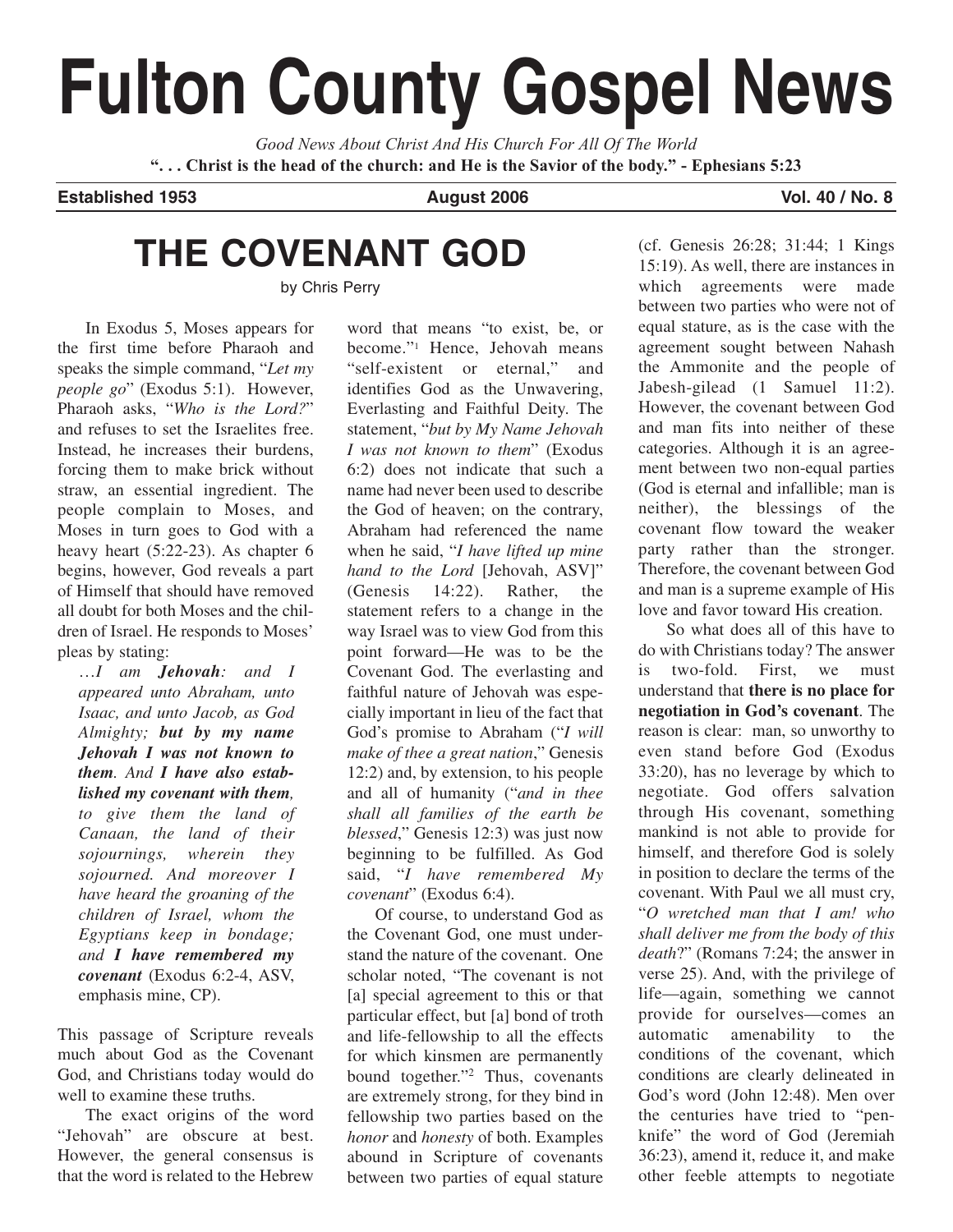### **FULTON COUNTY GOSPEL NEWS** USPS Publication #211780

. . . is a Periodical publication issued monthly by the Church of Christ at Third and Bethel (P.O. Box 251), Mammoth Spring, AR 72554-0251. **POSTMASTER: Please mail all changes of address to the above address.**

**FCGN** is mailed free of charge to any who care to receive it. We will be happy to add any names to the regular mailing list. If you send in a name we must have a complete address, including number and street name, or R.R. or HCR number, plus box number, or a P.O. Box number and the **NINE DIGIT ZIP CODE**. This paper is supported by voluntary contributions for which we are grateful. Financial information will be furnished upon request. **Mail all address corrections or manuscripts to:**

### **FULTON COUNTY GOSPEL NEWS** P.O. Box 251

Mammoth Spring, AR 72554

| Lee Moses $\dots \dots \dots \dots \dots$ . EDITOR |
|----------------------------------------------------|
|                                                    |
| E-Mail cocfcgn@centurytel.net                      |
| Website www.fultoncountygospelnews.org             |
| Hosted by TheBible.net                             |

## *continued from page 1*

God's expectations, forgetting that "*forever, O Lord, thy word is settled in heaven*" (Psalm 119:89). What will it take for some of us to say with Jeremiah, "*O Lord, I know that the way of man is not in himself: it is not in man that walketh to direct his steps*" (Jeremiah 10:23)?

Another lesson that we must glean from an understanding of God as the Covenant God is that **God cannot and will not waver from His covenant**. God cannot lie (Titus 1:2); it is, in fact, impossible for Him so to do (Hebrews 6:18). Interestingly, both of those statements are given in the context of God's **promises**. As well, God will not forget or change His mind. As Peter makes clear, "*The Lord is not slack concerning His promise, as some men count slackness; but is longsuffering to usward, not willing that any should perish, but that all should come to repentance*" (2 Peter 3:9). Sometimes, however, it seems that many try to convince themselves that God **will**

altar the course of His covenant. They live their lives as they please, betting their souls that God's mercy will override His justice. However, God has bound Himself to His covenant with man, and this means both the blessings and the curses. When God set forth the blessings and the curses under the Old Covenant (Deuteronomy 28), He had no choice but to carry out the curses when Israel neglected their part of the agreement. And dear friend, the same is true today. No matter how many times we ask, "*Where is the promise of His coming*?" (2 Peter 3:4), we cannot escape the fact that God will make good on His promise to reward the faithful and condemn the wicked (John 5:28-29).

Our God is the God of the Covenant. He offers salvation out of love for mankind, and He binds Himself to His covenant out of love for truth and justice. No negotiations can change His expectations, and no pleading will make Him change His mind. I beg of you, friend, do not bet your soul on a change in the Covenant God—you will regret it for eternity.

<sup>1</sup> The New Strong's Complete Dictionary of Bible Words.

<sup>2</sup> International Standard Bible Encyclopedia, quoted in *Studies in Exodus*, East Tennessee School of Preaching, 1997.

## **"I SEE MEN AS TREES, WALKING"**

by Lee Moses

*"I see men as trees, walking."* This is how a formerly blind man described his newfound ability after Jesus Christ had performed a miracle of healing upon him (Mark 8:22-24). He was now able to see—but being unaccustomed to seeing, he lacked the ability to distinguish between a man and a tree, other than one's walking about while the other remained stationary. It took a second miracle of healing by the hands of Christ for the man to comprehend what he now saw (verse 25).

Jesus often likened eyesight to the ability to understand His teachings (Matthew 6:22-23; 13:13-16; Mark 8:18; John 9:39-41; Acts 26:18). God has blessed each individual reading this article with the ability to reason and come to an understanding of certain matters. Nonetheless, for some reason many fail to reason and come to an understanding of the Bible. It is not because God, the Author of the Bible (2 Timothy 3:16), has difficulty communicating to man (Psalm 33:9; 1 Corinthians 14:33). Neither is it because God **chooses** to be obtuse in His communication to man. As the psalmist observed, *"The entrance of thy words giveth light; it giveth understanding unto the simple"* (Psalm 119:130). When Jesus spoke, *"The common people heard him gladly"* (Mark 12:37). The apostles, miraculously endowed with the *"mind of Christ"* (1 Corinthians 2:16), used *"great plainness of speech"* (2 Corinthians 3:12). Yet so many people fail to comprehend what they have the ability to see. They never get past the point of "seeing men as trees, walking."

There are many reasons why some remain at this point. Some fail to handle the word carefully. Indeed, there are some things in the Bible that are *"hard to be understood, which they that are unlearned* ("ignorant," American Standard Version) *and unstable wrest, as they do also the other scriptures, unto their own destruction"* (2 Peter 3:16). Each person has the responsibility to heed Paul's admonition, *"Study to shew thyself approved unto God, a workman that needeth not to be ashamed, rightly dividing the word of truth"* (2 Timothy 2:15).

All too often it is the case that people **choose** to "see men as trees,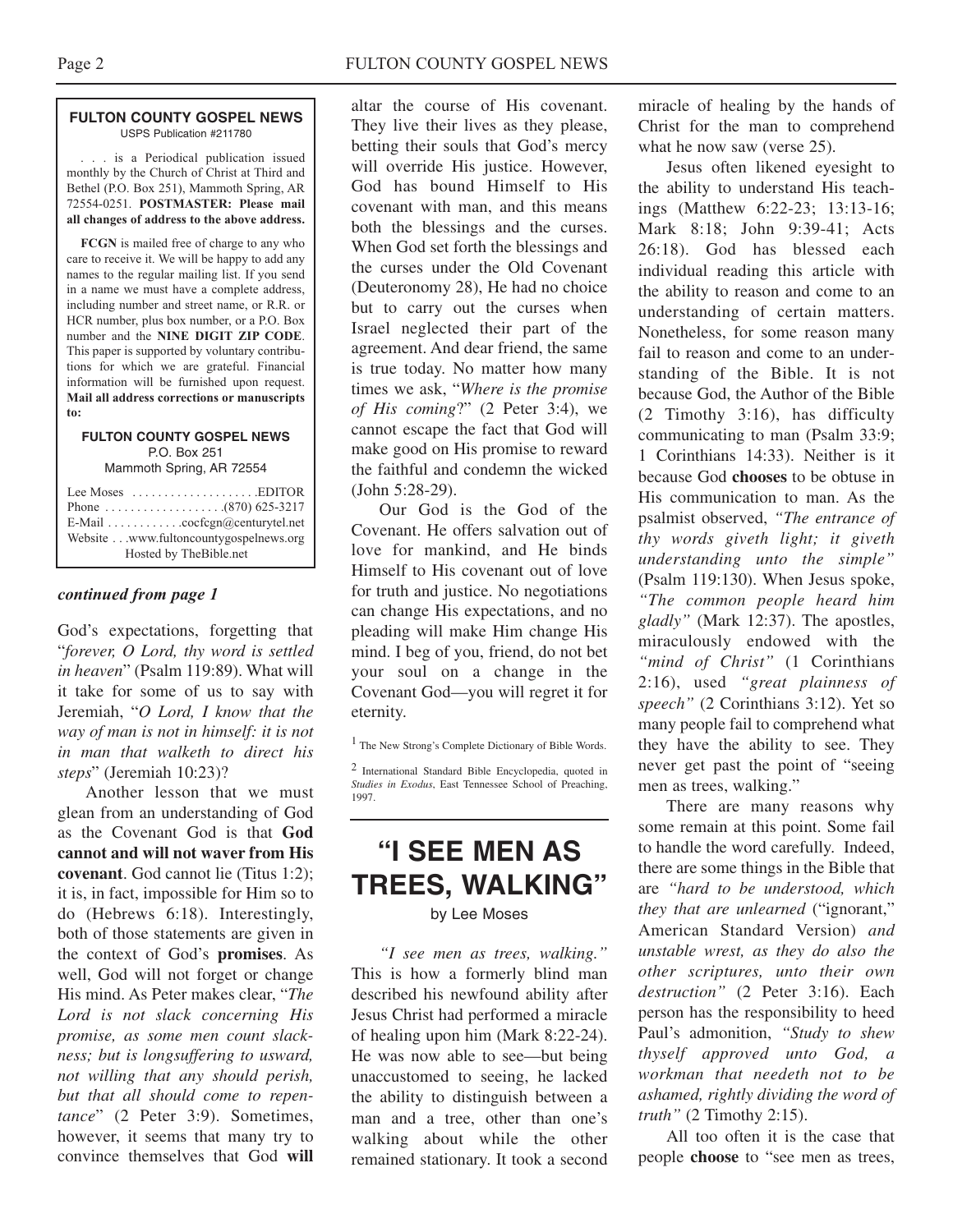walking." For whatever reason, they refuse to open their eyes to learn the truth. Some enjoy their present comfort level in life, and do not want anything to disturb it. They have financial security, and the respect of their peers and community. Jesus warned that such things could hinder coming to the knowledge of the truth, as He asked, *"How can ye believe, which receive honour one of another, and seek not the honour that cometh from God only?"* (John 5:44). Note that Jesus said this to the religious leaders of His day, who were the most learned and respected people among the Jews. All too often it is the case that those who are learned and respected refuse to temper their egos with an honest heart in search of the truth (compare with 1 Corinthians 1:26-31).

> The trained mind outs the upright soul,

As Jesus said the trained mind might,

Being wiser than the sons of light,

But trained men's minds are spread so thin

They let all sorts of darkness in; Whatever light man finds they doubt it,

They love not light, but talk about it.1

Many are beset with various afflictions of pride that keep them from properly receiving the lifegiving word of God. It may be a determination to remain in a sinful lifestyle that hinders some. This is why the Holy Spirit instructs, *"Wherefore lay apart all filthiness and superfluity of naughtiness, and receive with meekness the engrafted word, which is able to save your souls"* (James 1:17). There are others that have followed after men their whole lives, and will not be deterred. Their high esteem of others keeps themselves from doing what is right. They refuse to consider that men

have feet of clay, and should not be followed unless they happen to be following Christ (1 Corinthians 2:5; 3:4; 7:3; compare with 11:1; Deuteronomy 16:20; Ephesians 5:1; Philippians 3:16-19). Others are blinded by hatred (1 John 2:11; compare with Luke 6:11; Mark 15:10).

God desires and expects us to use the ability with which He has blessed us. God's further blessing is contingent upon our willingness to reason and accept what He has to say. As He told the Israelites,

> *Come now, and let us reason together, saith the LORD: though your sins be as scarlet, they shall be as white as snow; though they be red like crimson, they shall be as wool. If ye be willing and obedient, ye shall eat the good of the land: But if ye refuse and rebel, ye shall be devoured with the sword: for the mouth of the LORD hath spoken it* (Isaiah 1:18-20).

Christ is not going to perform a second miracle of healing to enable us to move past the point of "seeing men as trees, walking." However, just as the formerly blind man, we do remain dependent upon Him. He has provided His word, which in turn provides what is necessary for complete sight (Psalm 119:105; John 8:12). Each person who will honestly and determinedly bring his ability to reason to a study of the Bible has all that he needs to become an heir of eternal life:

> *Grace and peace be multiplied unto you through the knowledge of God, and of Jesus our Lord, According as his divine power hath given unto us all things that pertain unto life and godliness, through the knowledge of him that hath called us to glory and virtue: Whereby*

*are given unto us exceeding great and precious promises: that by these ye might be partakers of the divine nature, having escaped the corruption that is in the world through lust* (2 Peter 1:2-4).

1 John Masefield, *The Everlasting Mercy* (1936), p. 47.

## **PRACTICAL BAPTISMAL REGENERATION**

by Lee Moses

It is not terribly uncommon for members of the church of Christ to be accused of believing in "baptismal regeneration." Baptismal regeneration claims that baptism "is the channel of grace by which regeneration, in the sense of the impartation of new life, is **alone** received" (emphasis mine,  $LM$ ).<sup>1</sup> This is a false charge—while we stand upon the Scriptures, which teach baptism is essential to receiving new life in Christ (John 3:3-5; Romans 6:3-4), faithful brethren have always firmly asserted that baptism **alone** will save no one. Sadly, however, there are some today who teach and live as though the false doctrine of "baptismal regeneration" as defined above is true.

Some would have you believe that one who does not understand what he is doing can be saved by baptism. By this teaching, denominational baptisms would be just as acceptable as Bible baptism (contrast with Ephesians 4:5). But hearing and understanding the Gospel is essential to salvation. In the Parable of the Sower, Jesus said when one fails to understand the word, the devil takes the word away from that person (Matthew 13:19). It was when the Romans *"obeyed from the heart that*